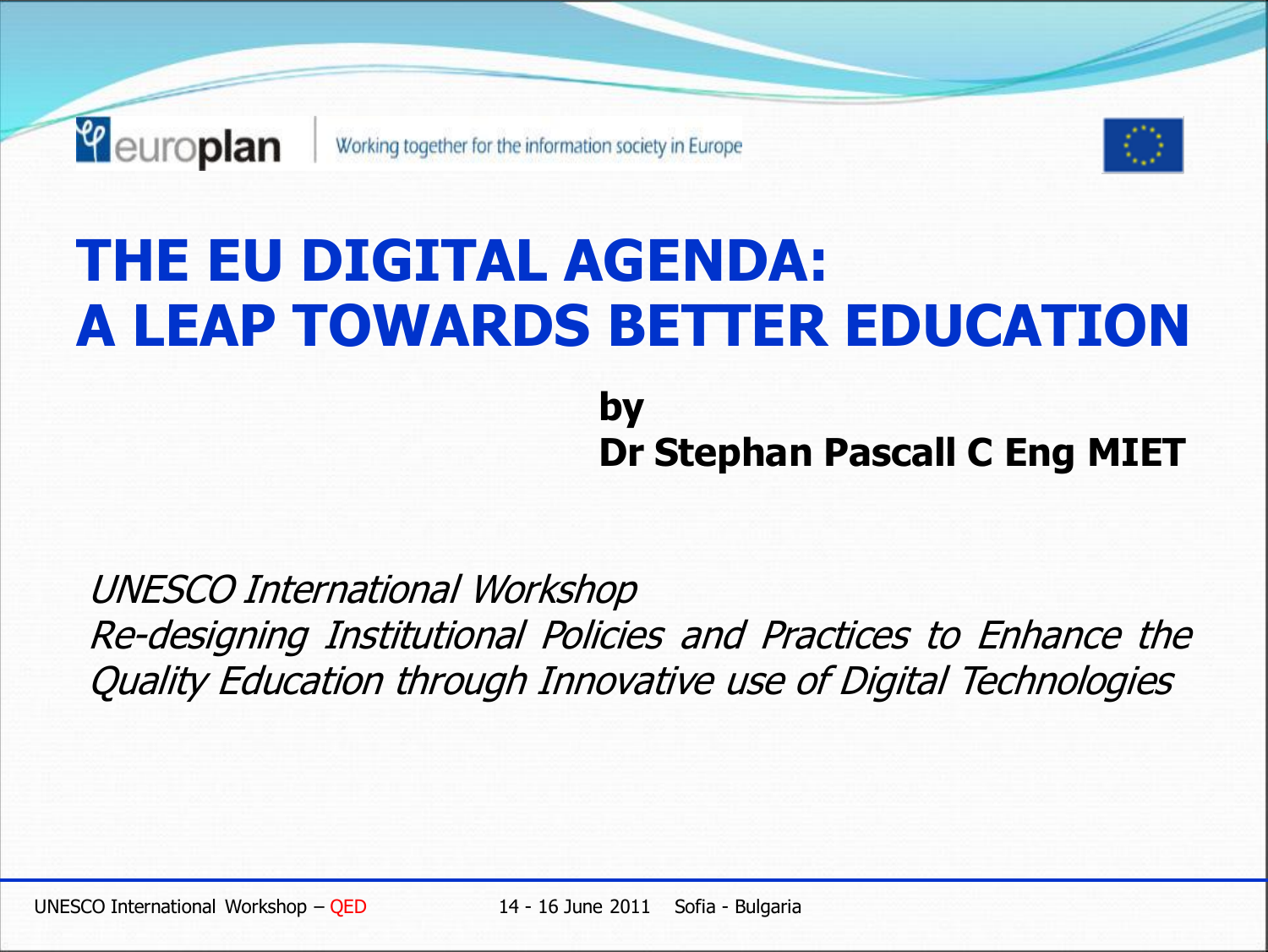





- **Why ICT matters**
- **Europe 2020 The Digital Agenda**
- $FPT$
- **FP7 ICT theme**
- **Example 10 Fearning in the ICT theme**
- **Conclusions**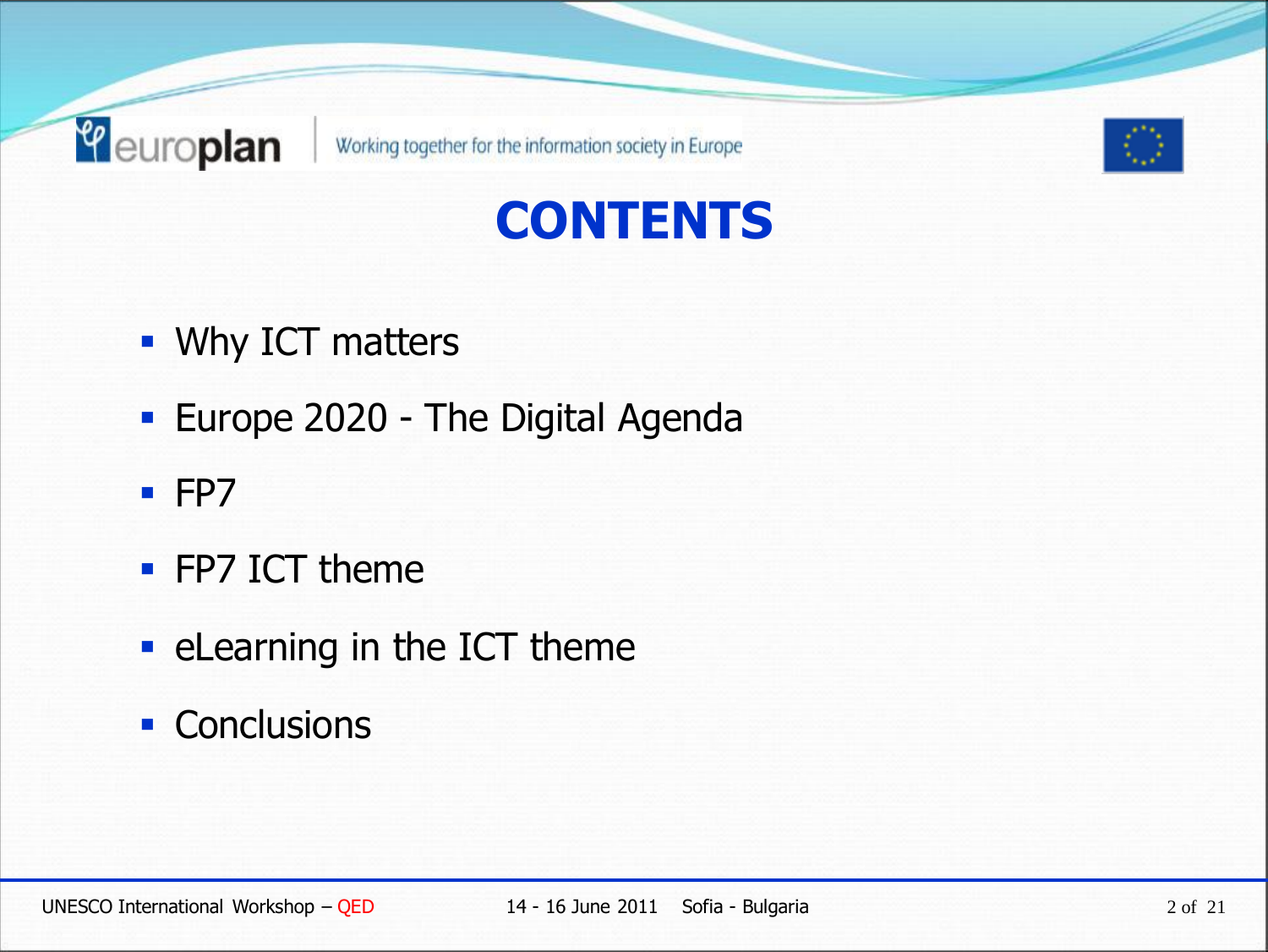



#### **Why ICT matters**

**The ICT sector** represents 4.8% of the EU economy

**ICT manufacturing (1% of** the GDP) alone generates 25% of total business **R&D** 

The ICT sector and investment in ICT are responsible for 50% of productivity growth



ICT sector value added as a % of GDP

**ICT contribution to Isbour** productivity growth



**Source: Eurostat, IPTS-JRC and EU KLEMS**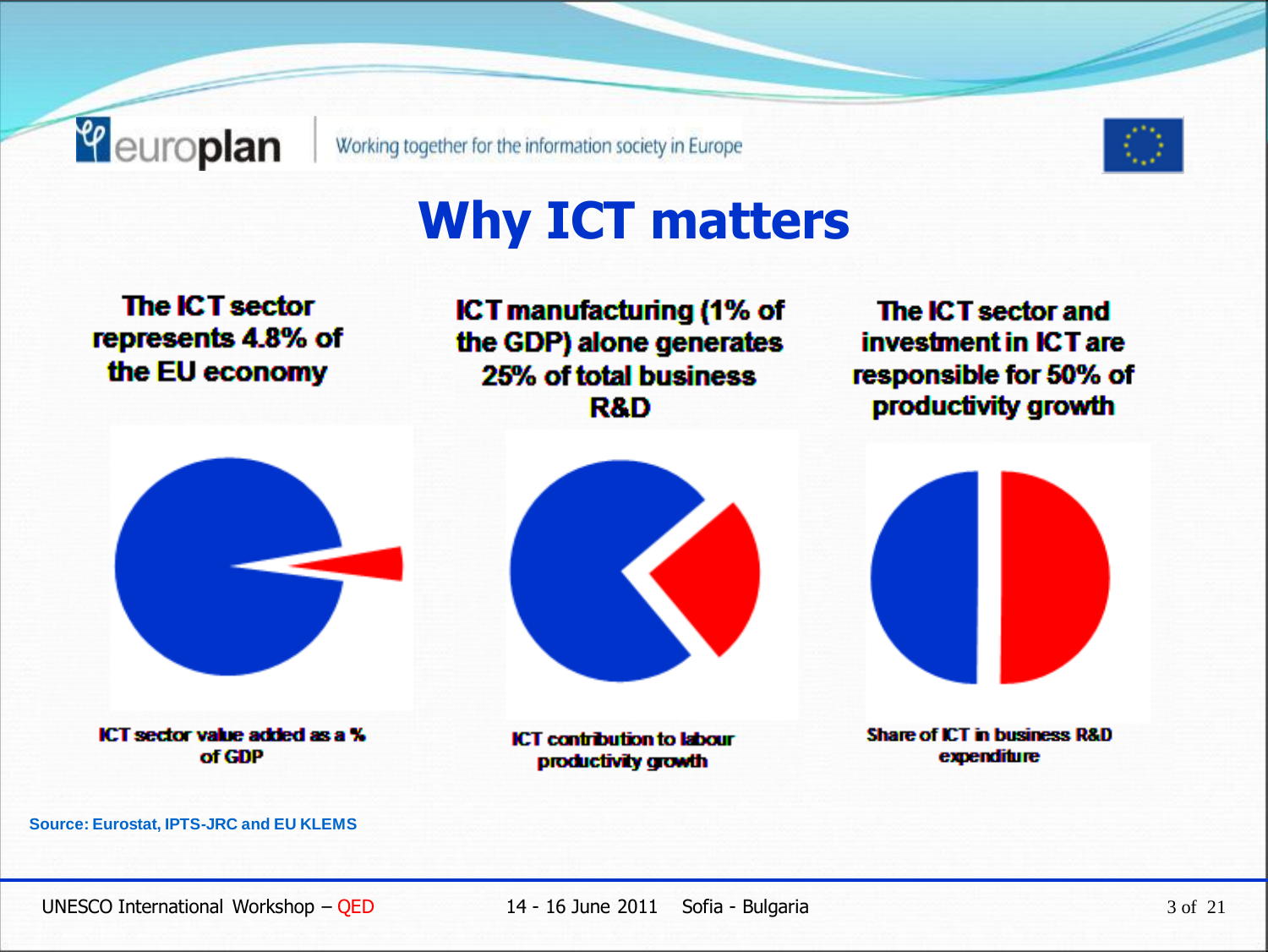



#### **Why ICT matters**

**Share of the ICT sector in the EU, the USA and Japan**

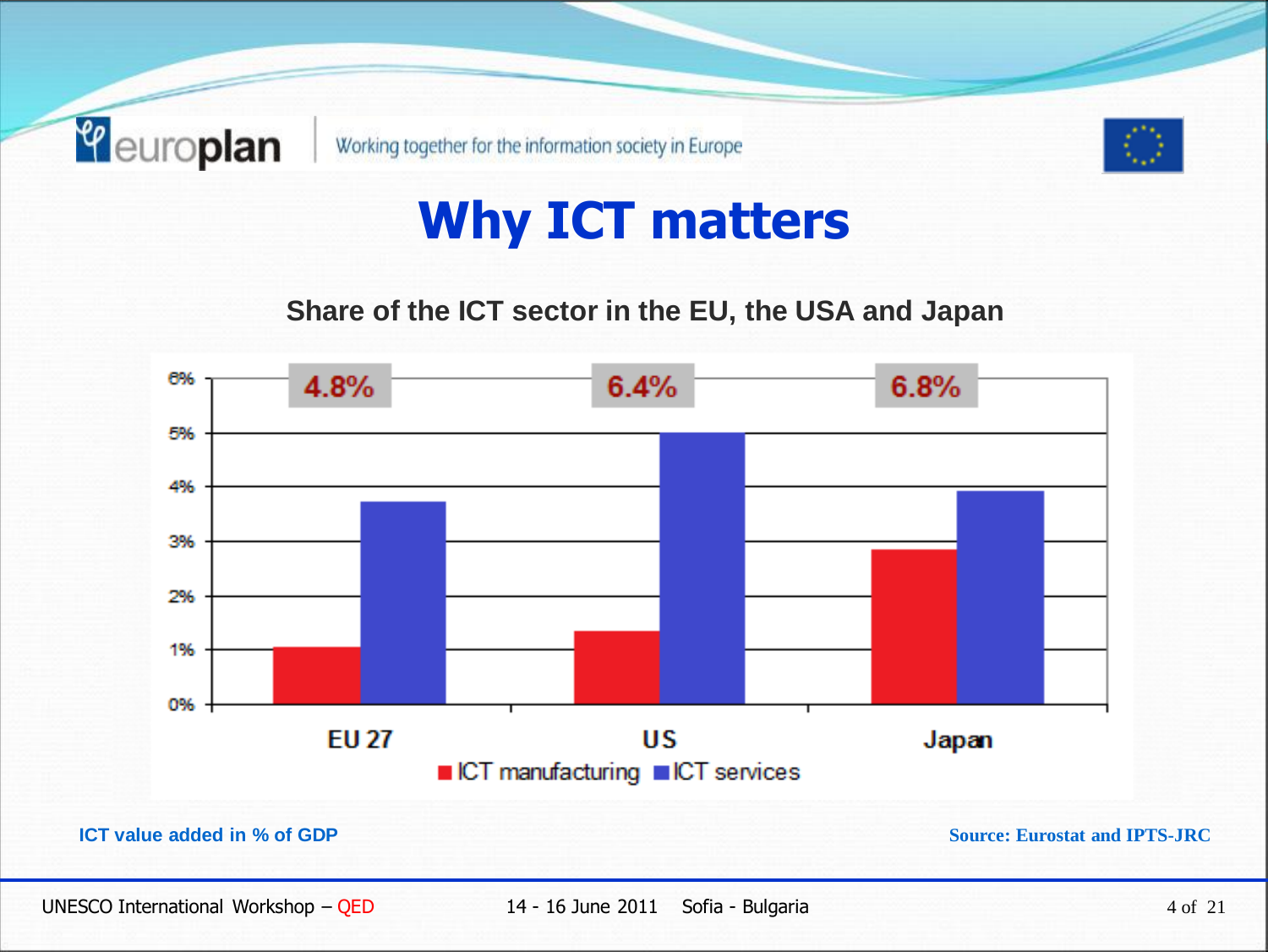

#### **Investment in Digital Economy is key to future prosperity**



**Business R&D spending in the USA and in the EU**

UNESCO International Workshop – QED 14 - 16 June 2011 Sofia - Bulgaria 5 of 21

**<sup>***e* europlan</sup>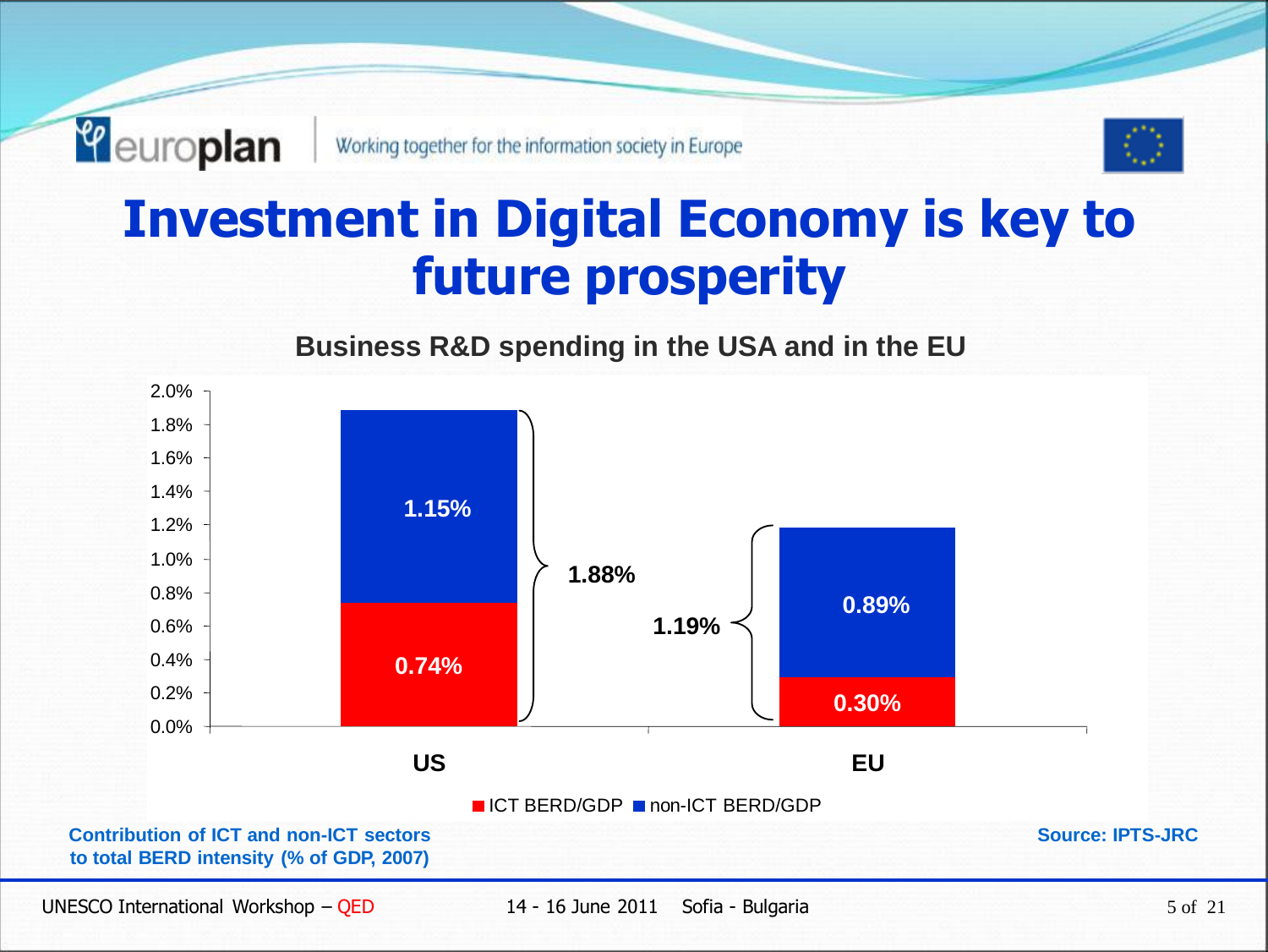



## **Europe 2020**

 Europe 2020 is the EU's growth strategy for the coming decade, with priorities for a smart, sustainable and inclusive economy

 Europe 2020 sets out objectives on employment, innovation, education, social inclusion and climate/energy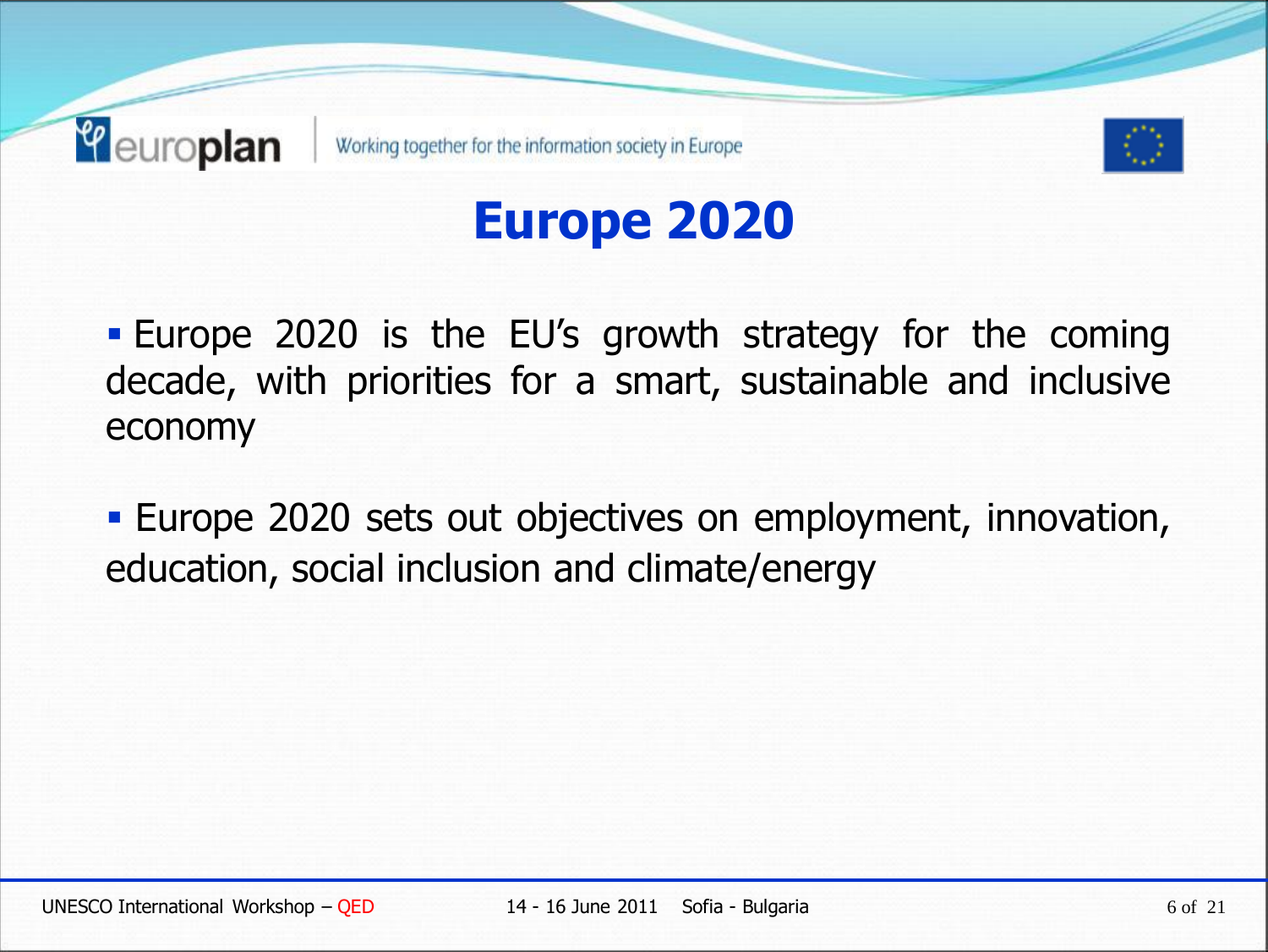

# **Digital Agenda for Europe**

- One of seven lead initiatives of the Europe 2020 strategy
- Aim:

- overcoming the crisis
- preparation for the challenges of the century
- **Function:** 
	- work plan for the European Commission
	- cross-portofolio approach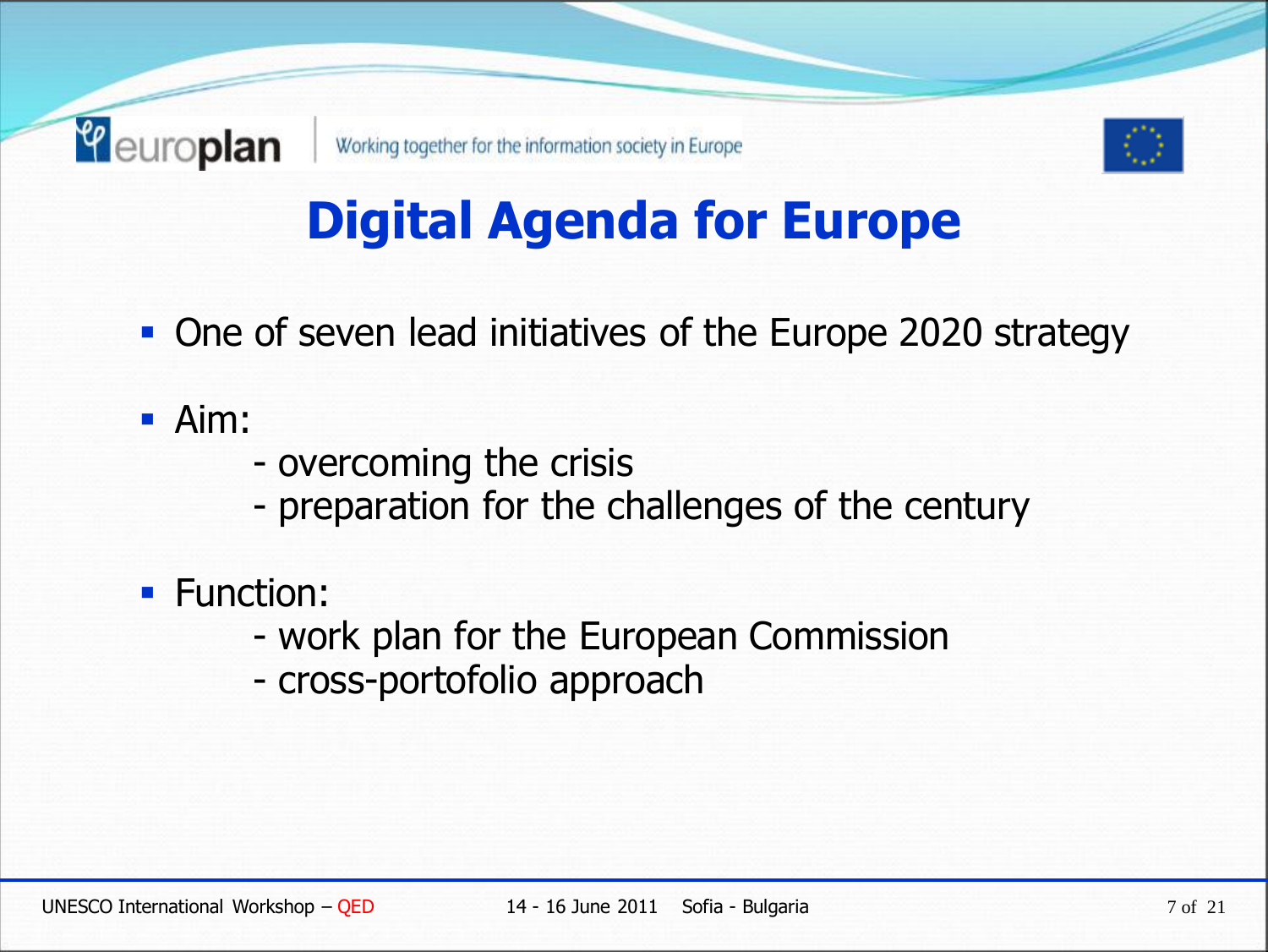

# **The seven challenges identified in the Digital Agenda for Europe**

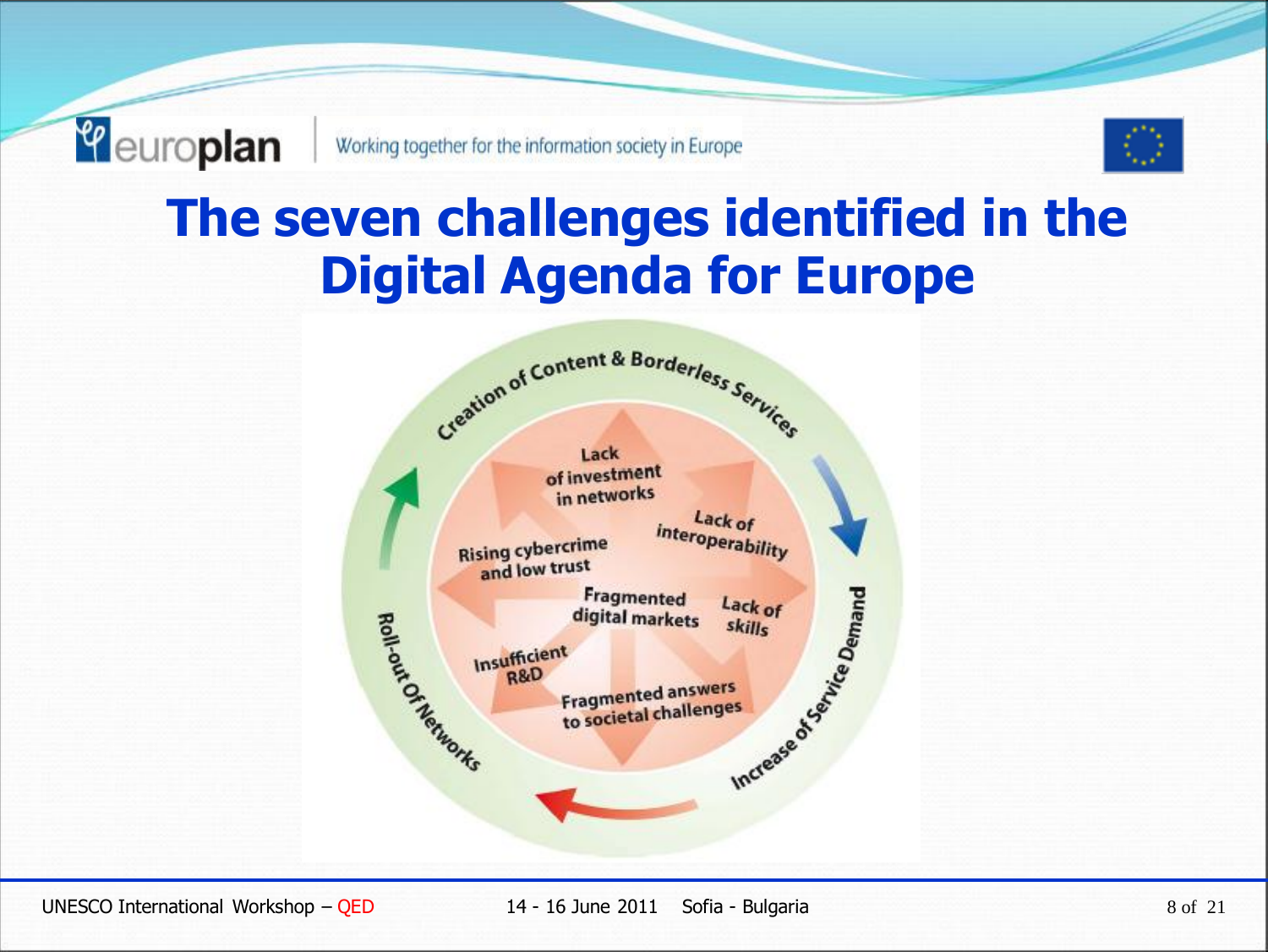

## **DAE priority area for Research and Innovation**

#### **The priorities are:**

- To reach the overall 3% R&D headline target in Europe 2020 public investment EU Member States will have to **double annual public spending on ICT R&D from €5.5 billion to €11 billion** (including EU Programmes)
- To leverage private spending from  $€35$  billion to  $€70$  billion for example by stimulating pre-commercial procurement, public private partnerships
- To develop 'light and fast' ways for SMEs and young researchers to access EU funding for ICT research
- To inject more focus and **pooling of efforts in research funding**.
- To emphasize research efforts at the service of society by targeting issues such as ageing population or environmental crisis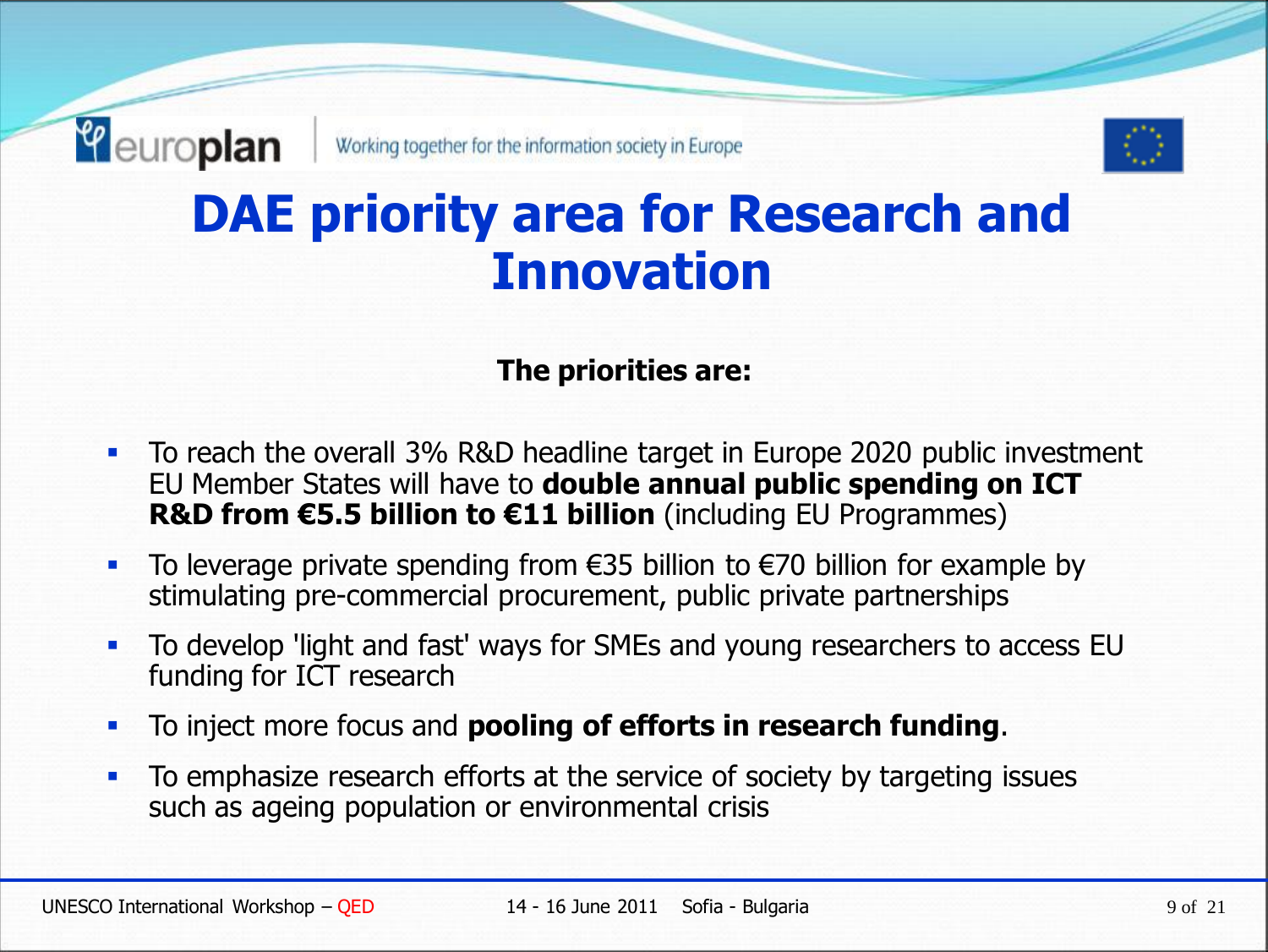



## **Framework Program 7 (2007-2013)**

- Budget of over  $\epsilon$  50 billion
- **European added value"**
- Main strategic objectives;
	- Strengthen scientific and technological base of European industry
	- Encourage its international competitiveness, while promoting research that supports EU policies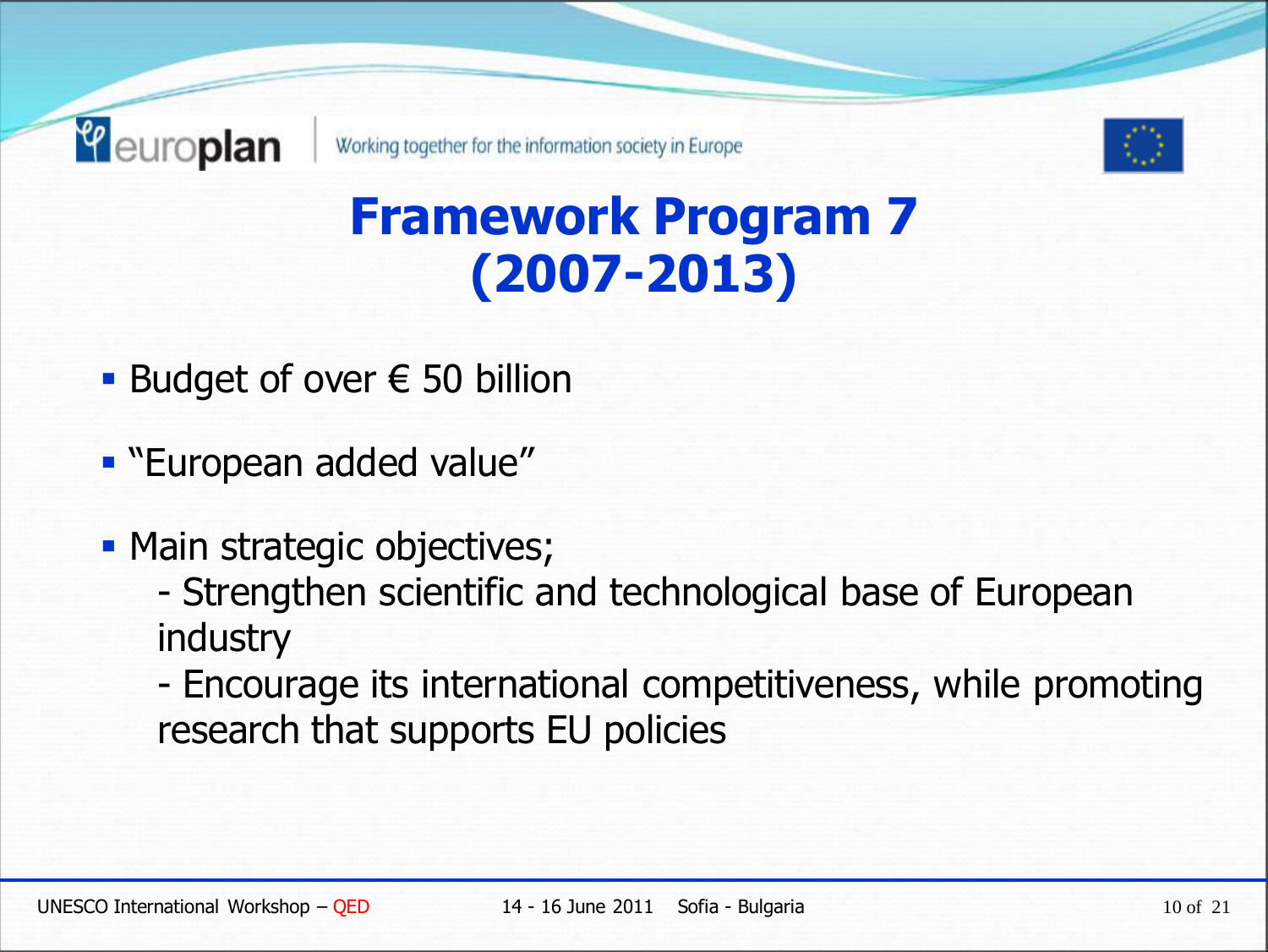**<sup>***e* europlan</sup>



#### **FP7 Programme**



UNESCO International Workshop – QED 14 - 16 June 2011 Sofia - Bulgaria 11 of 21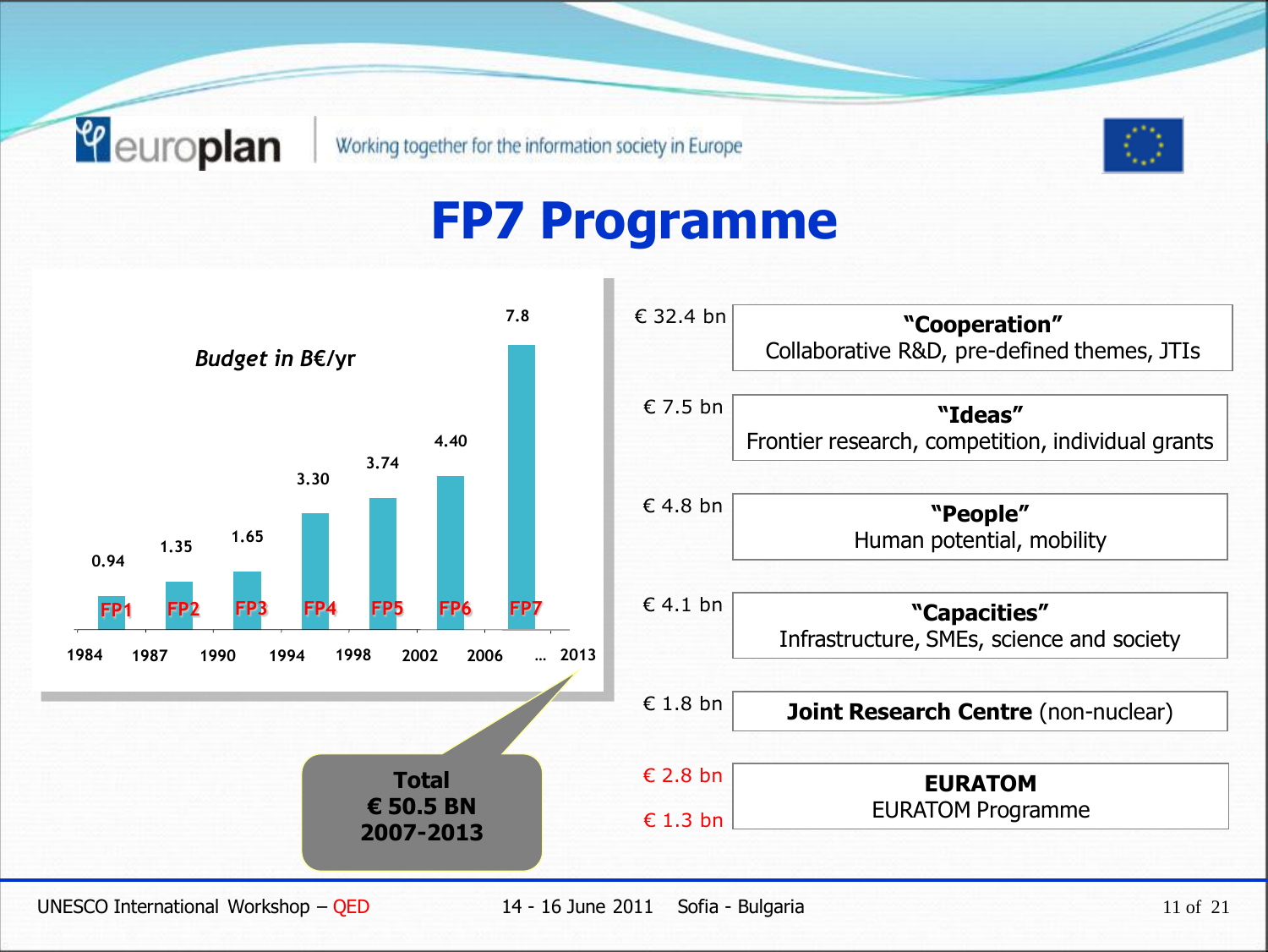*<sup>e</sup>* europlan



## **FP7 Cooperation Programme (€32.4 billion)**

The ICT thematic area is the largest in the Cooperation Programme with a budget of  $\in$  9,1 billion

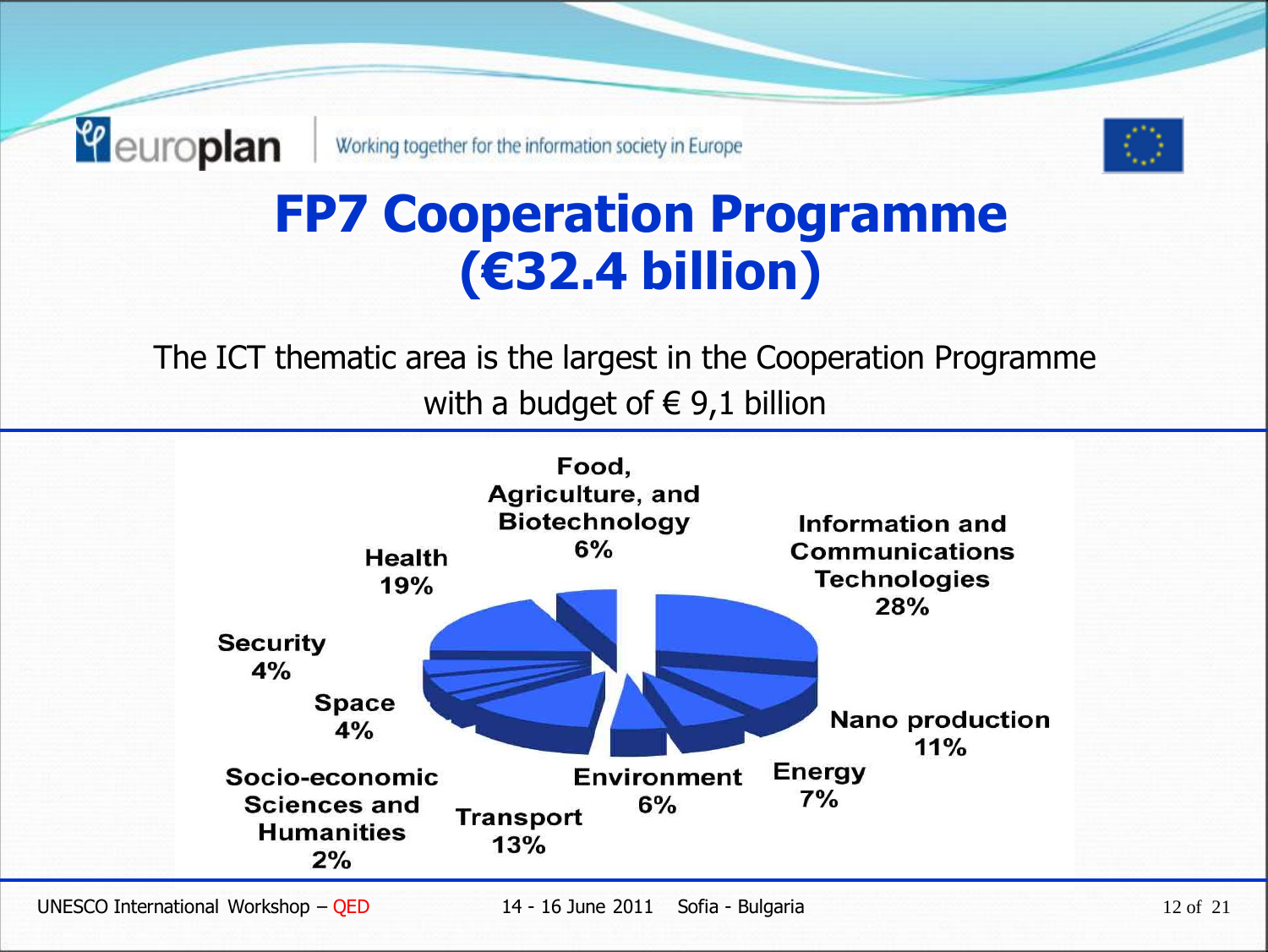

#### **Framework Program 7 ICT Theme**

Initiatives for strategic research in priority areas of ICT can be funded via the Information Society policy priority of FP7 by a total of up to EUR 1.8 billion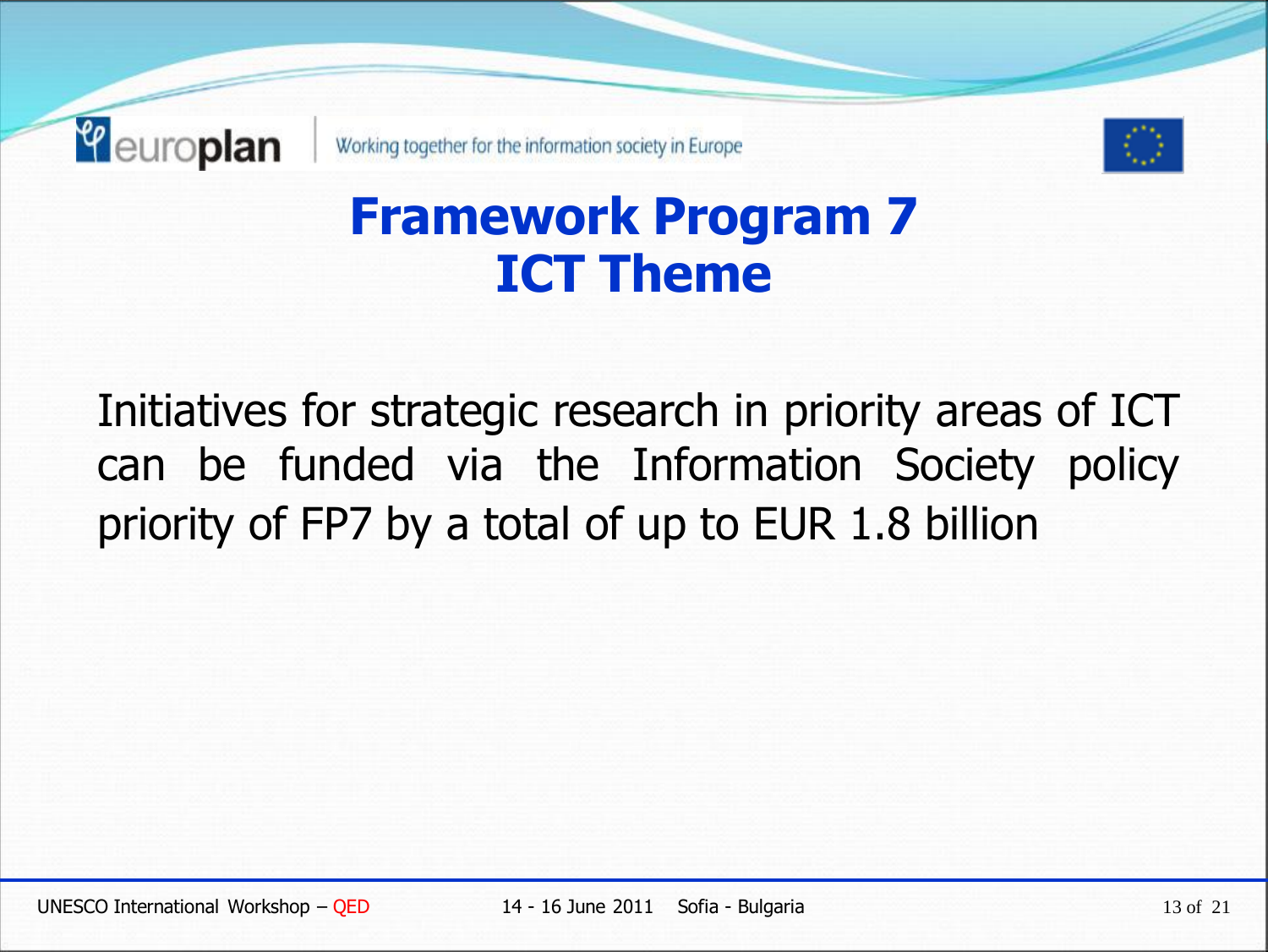

# **FP7 ICT Programme Objectives**

**Reinforce basic ICT technologies and infrastructures** 

- seize new opportunities in emerging fields, build on existing strengths, help share risks and build partnerships

**- Reinforce ICT contributions to major socio-economic challenges** 

- health and ageing, lower-carbon economy, sustainable manufacturing and services, learning and cultural resources

- **Support to international cooperation**
- **Strengthen cooperation in an enlarged Europe**
- **Support to pre-commercial procurement**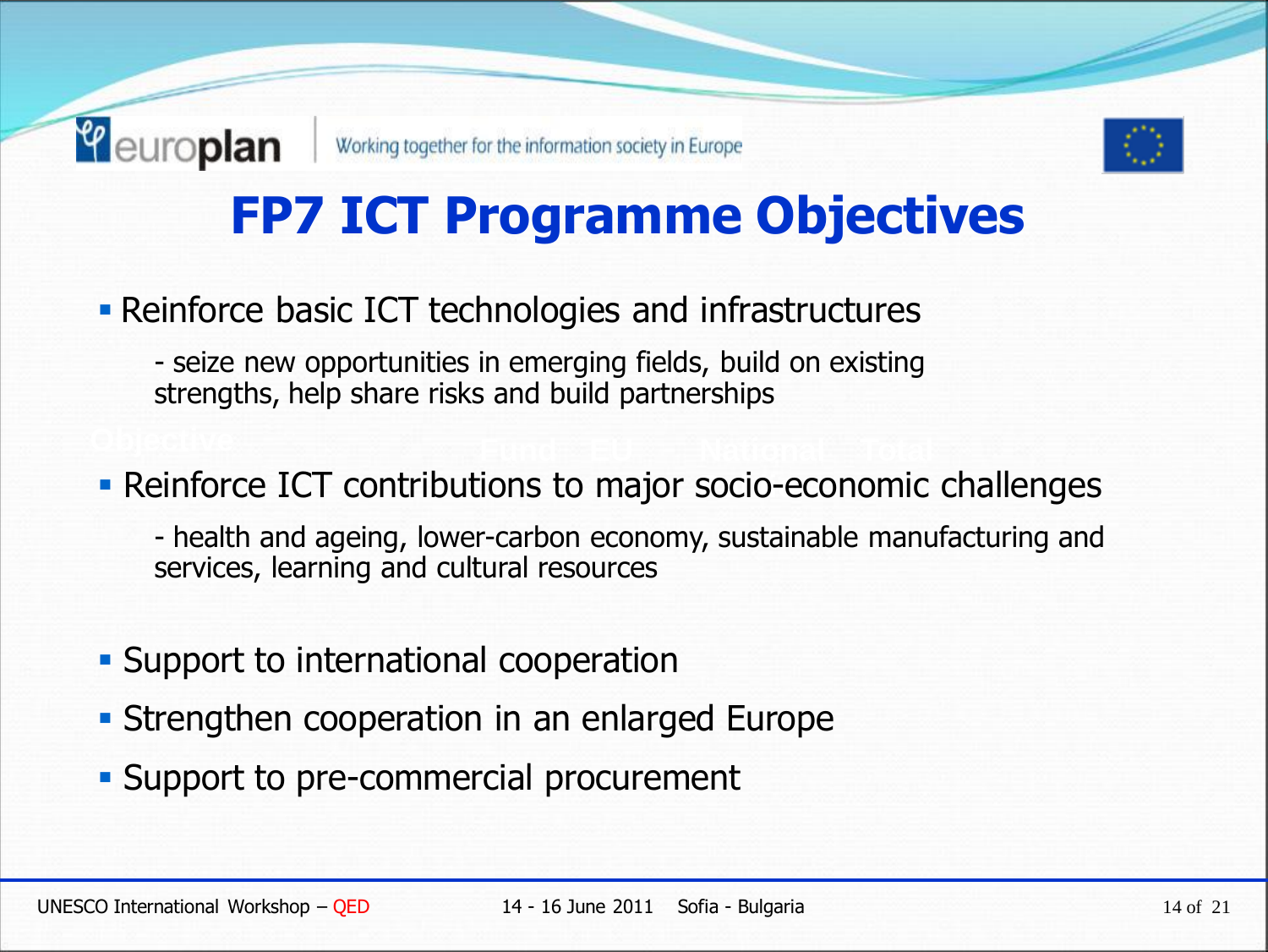

#### **FP7 ICT Programme Structure**



**<sup><sup>***e***</sup>** europlan</sup>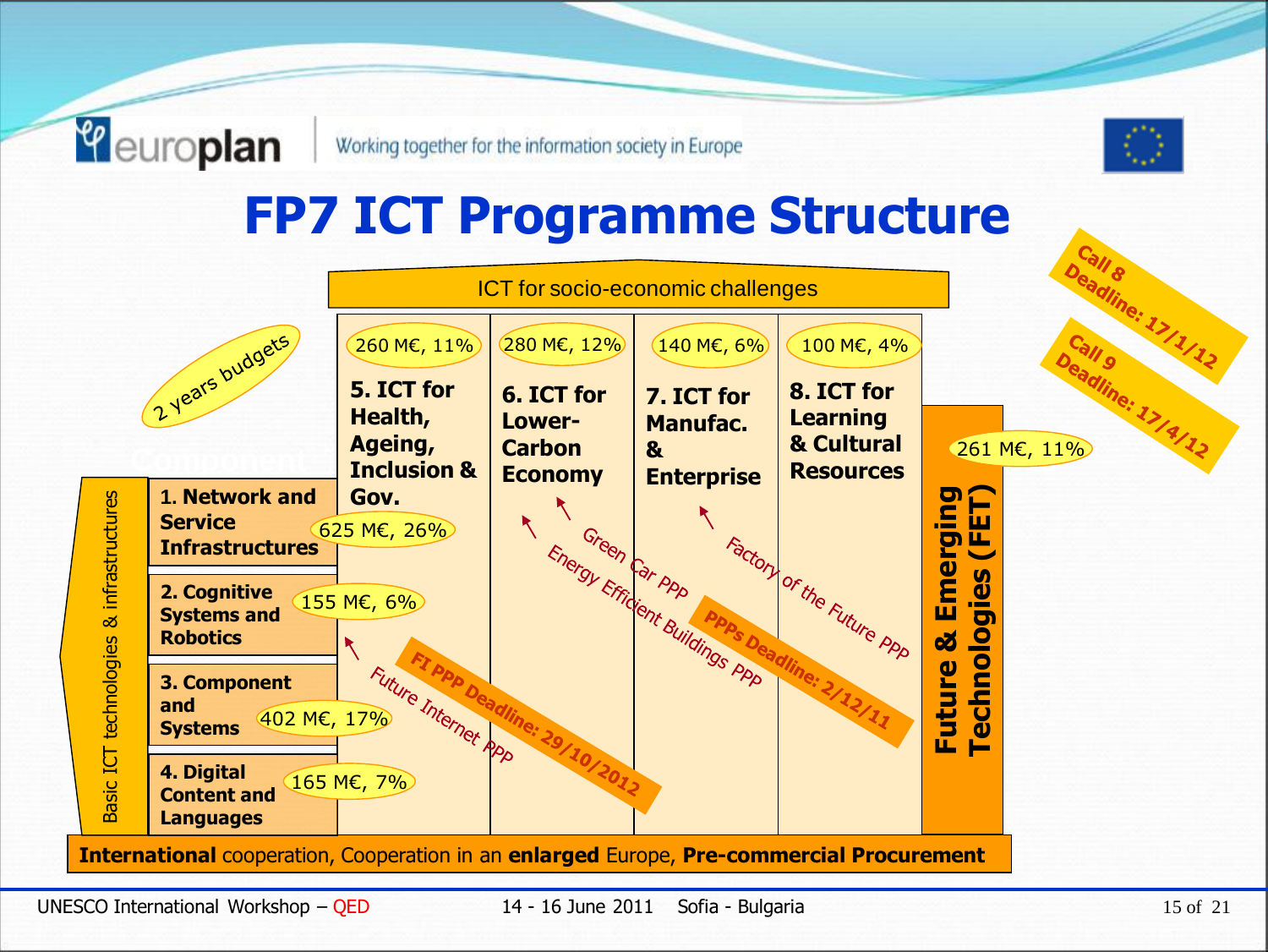

## **Challenges ICT Work Programme (2011-12)**

- Challenge 1 Pervasive and Trusted Network and Service Infrastructures
- Challenge 2 Cognitive Systems and Robotics
- Challenge 3 Alternative Paths to Components and Systems
- Challenge 4 Technologies for Digital Content and Languages
- Challenge 5 ICT for Health, Ageing Well, Inclusion and Governance
- Challenge 6 ICT for low carbon economy
- Challenge 7 ICT for the Enterprise and Manufacturing

#### **Challenge 8 - ICT for Learning and Access to Cultural Resources**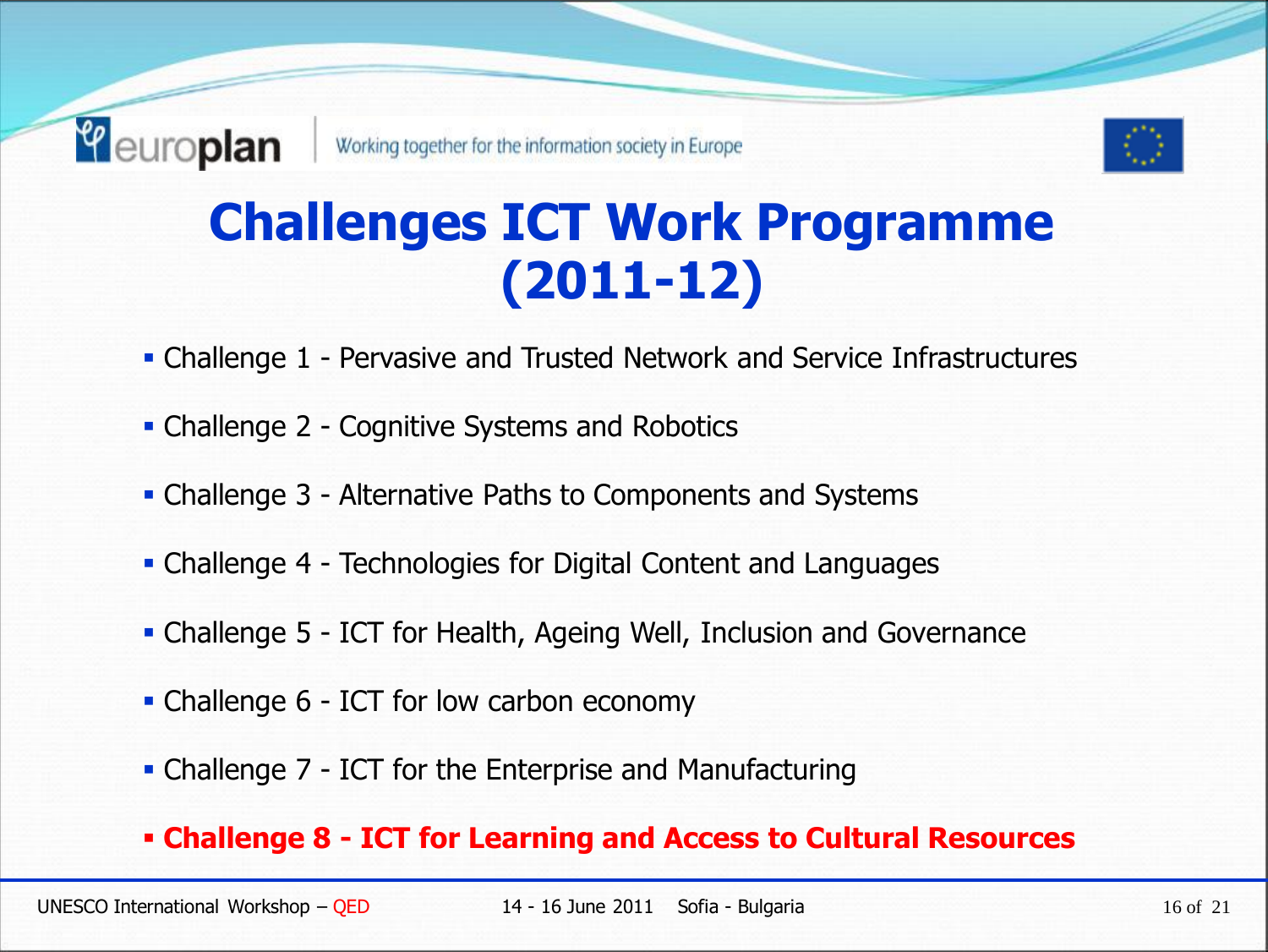



## **ICT for Learning**

 Addresses the need for flexible and efficient access to information and knowledge for educational and training purposes

 Aims to stimulate progress in the development of applications for use in education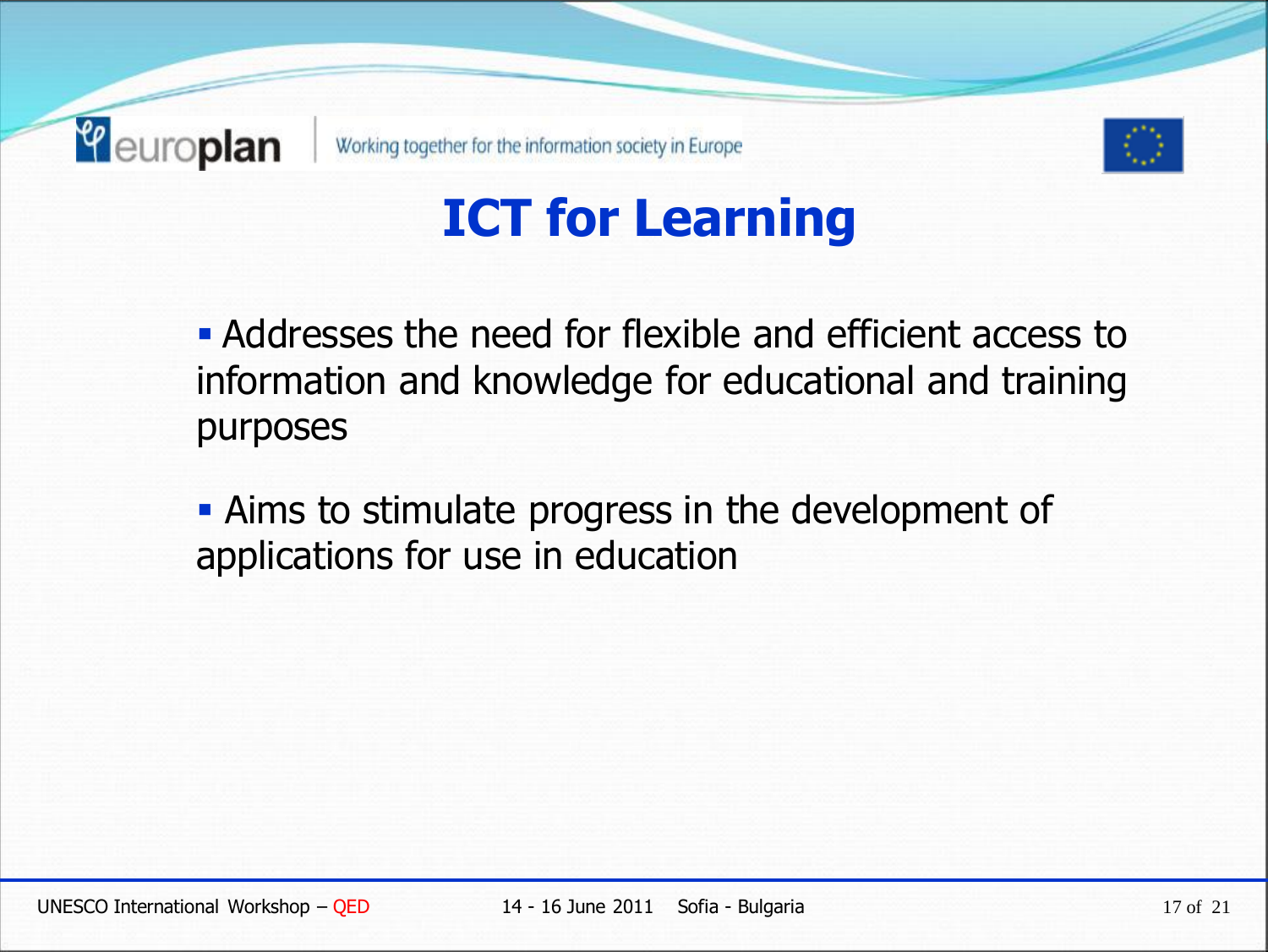



# **ICT for Learning**

#### **Target Outcomes**

- **Technology Enhanced Learning systems with the** capability of human tutors
- **Educationals tools for : science, technology and maths**
- Advanced solutions for fast and flexible deployment of learning opportunities at the workplace
- **Computerised tools fostering creativity in learning** processes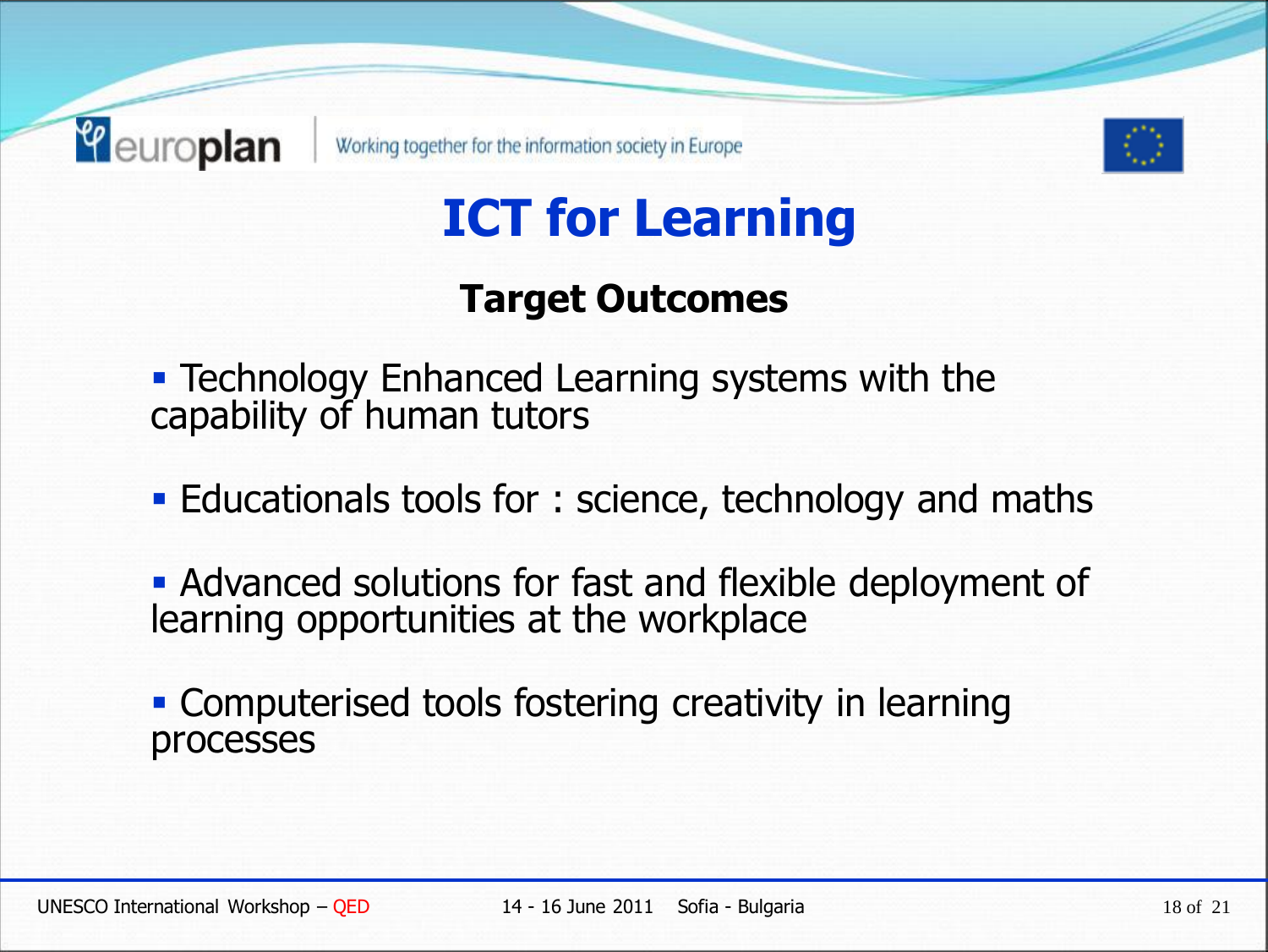



# **ICT for Learning**

#### **Technology-enhanced learning**

- **Advances in learning through ICT**
- **Systems endowed with the capabilities of human tutors**
- Educational technologies for science, technology and maths
- Solutions for deployment of learning opportunities at the workplace
- Computational tools fostering creativity in learning processes **Deadline: 17/01/2012**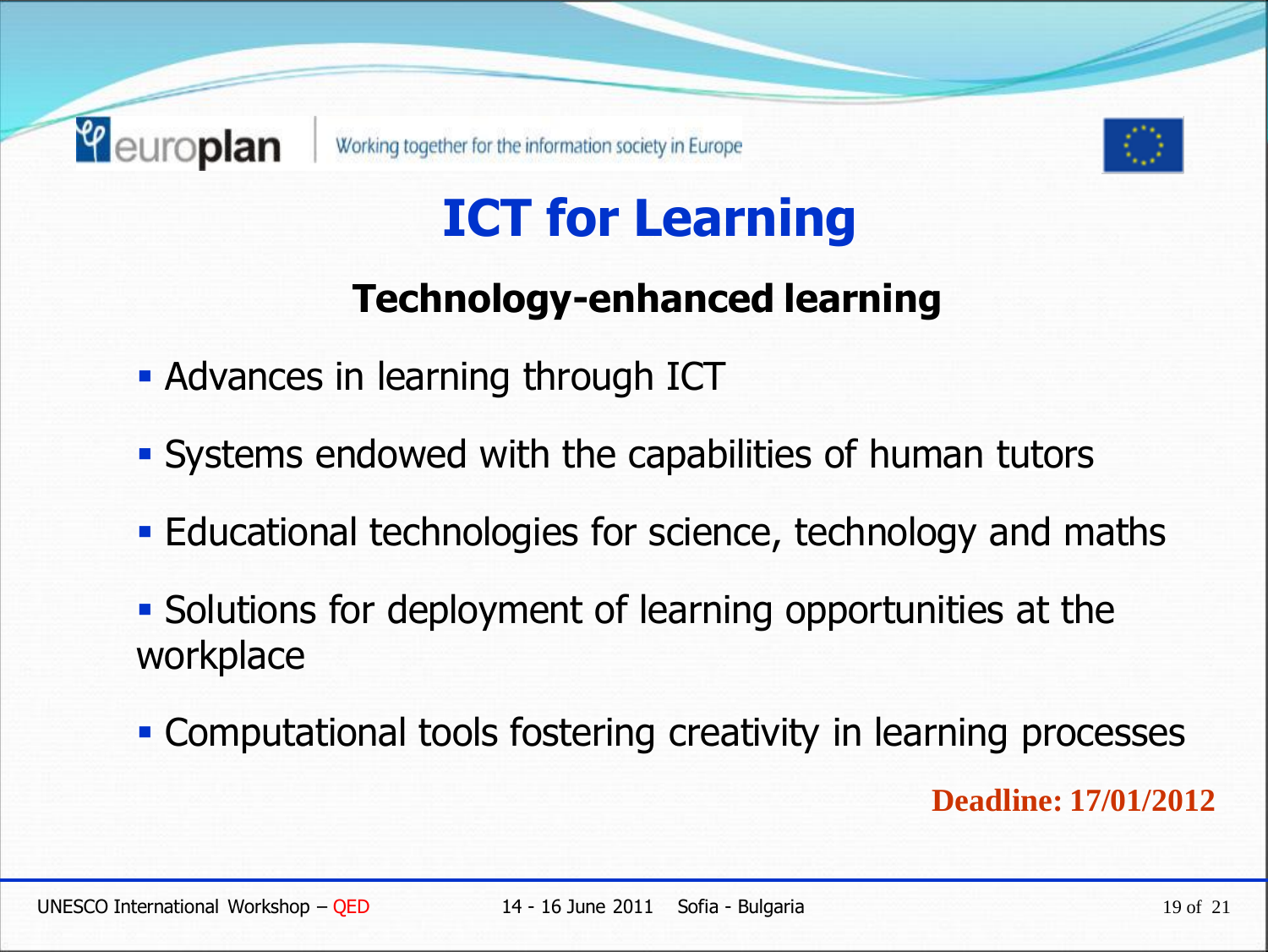



# **Conclusion**

 ICT is a significant contributor to the GDP both as an enabler and as an industrial sector

 Europe 2020 strategy shows the way for a smart ,sustainable and inclusive Europe

 The Digital Agenda for Europe identifies the key challenges to be solved so that Europe will exit the current financial crisis

 FP7 in general and the ICT Theme in particular make a major contribution towards the success oif the Digital Agenda for Europe

Learning technologies are key to a more efficient and productive Europe

Learning technologies is one of the major areas funded by the ICT Theme